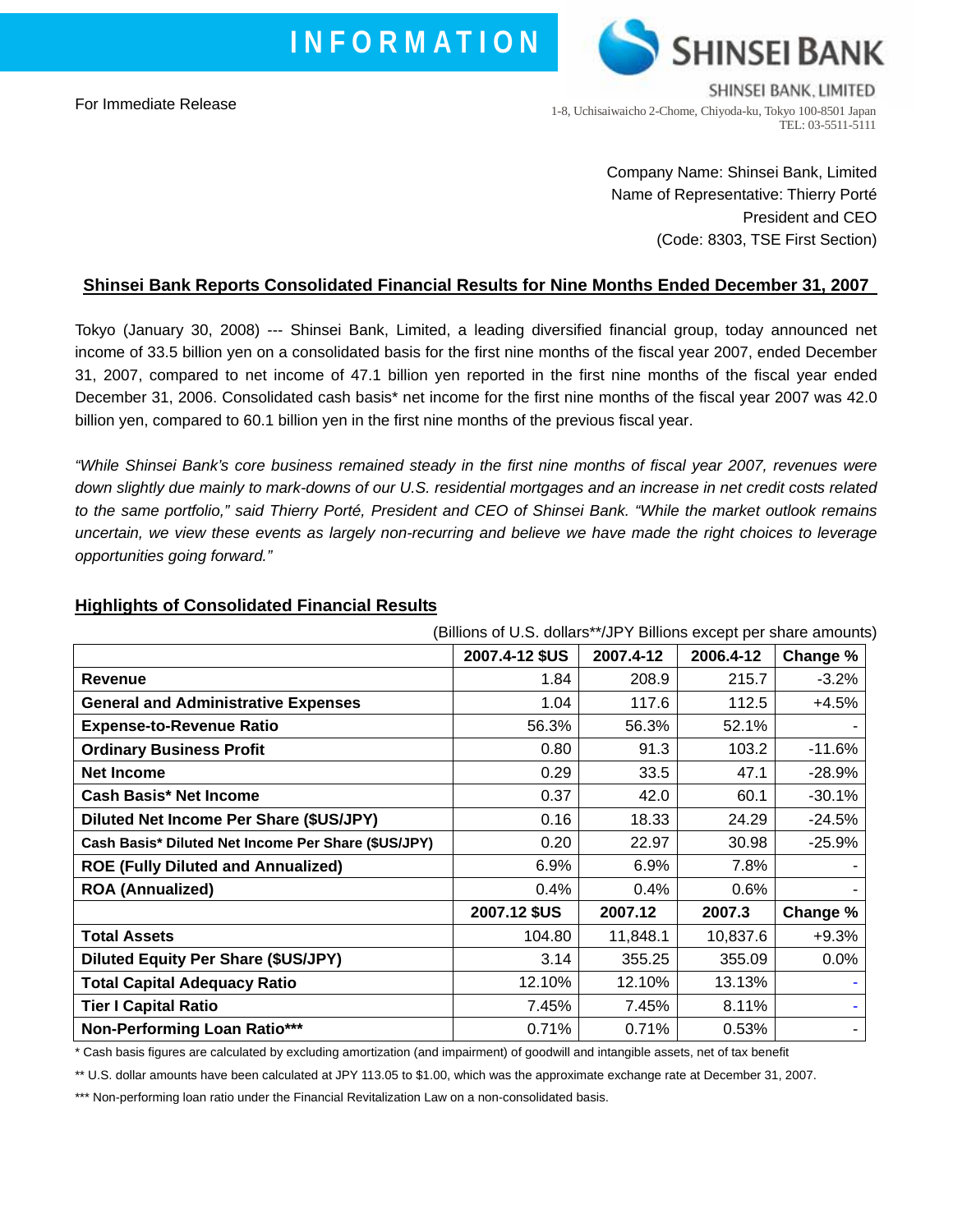## **Balance Sheet: Continued growth while maintaining capital strength**

Shinsei Bank's **total assets** increased from 10,837.6 billion yen at March 31, 2007, to 11,848.1 billion yen at December 31, 2007. The higher balance was due to an increase in call loans, loans and bills discounted and securities. Call loans increased from 43.1 billion yen at March 31, 2007, to 544.7 billion yen at December 31, 2007. Loans and bills discounted increased from 5,146.3 billion yen on March 31, 2007, to 5,503.6 billion yen as of December 31, 2007, due in part to growth in housing loans. The balance of securities as of December 31, 2007 amounted to 2,047.8 billion yen as compared to 1,854.6 billion yen as of March 31, 2007. The increase, in part, relates to investment in foreign bonds to diversify the portfolio.

**Total deposits and negotiable certificates of deposit** increased 777.4 billion yen or 14.3% to 6,198.3 billion yen, compared to March 31, 2007. Shinsei Bank has been diversifying its funding sources through deposits from retail and institutional customers. The retail and institutional deposit balances stood at 3,826.6 billion yen and 2,371.7 billion yen, respectively, at December 31, 2007.

Shinsei Bank's **capital ratios** remained strong with a **Tier I ratio** of 7.45% and a **total capital adequacy ratio** of 12.10% at December 31, 2007, on a Basel II basis.

### **Income Statement: Steady revenues and controlled expenses**

**Total revenue** for the first nine months of fiscal year 2007 was 208.9 billion yen or down 3.2% compared to the same period of the previous fiscal year due mainly to the mark-downs related to the U.S. residential mortgage portfolio.

**General and administrative expenses** for the first nine months of fiscal 2007 increased 4.5% year on year to 117.6 billion yen as expenses required in the institutional business to support business growth and inclusion of Shinki's expenses from the third quarter were partly offset by continued expense rationalization and restructuring activities at APLUS. The expense-to-revenue ratio in the first nine months of this fiscal year was 56.3%, compared to a ratio of 52.1% in the first nine months of the previous fiscal year.

The 21.1 billion yen increase in **net credit costs** to 40.7 billion yen for the first nine months of fiscal year 2007 was due in part to additional reserves relating to the U.S. residential mortgage portfolio.

**Amortization of goodwill and intangible assets** associated with the acquisition of consumer and commercial finance companies was 9.4 billion yen for the nine months ended December 31, 2007, compared with 15.4 billion yen in the same period of the previous fiscal year. The decline largely relates to the significant write-down of goodwill and intangible assets at March 31, 2007.

During the first nine-months of this fiscal year, gains form the sale of Life Housing Loan Co., ltd. (LHL) of 20.3 billion yen were recorded and impacted **other gains** and **income taxes**, respectively.

**Minority interests in net income of subsidiaries** for the first nine months of this fiscal year amounted to 15.6 billion yen.

As a result, **consolidated net income** for the first nine months of fiscal year 2007 was 33.5 billion yen, compared to 47.1 billion yen in the same period of the previous fiscal year.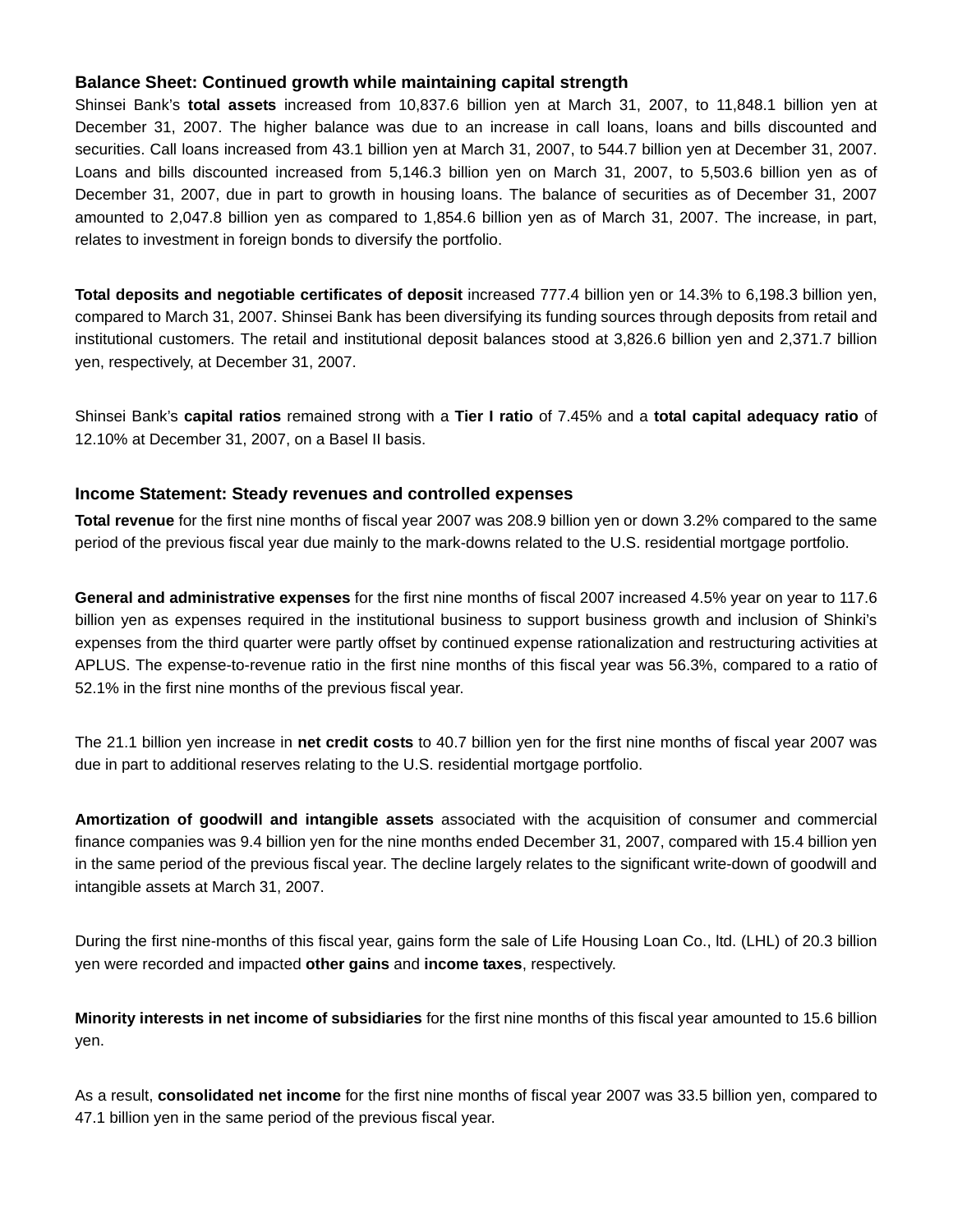## **Business Line Results**

### **Institutional Banking: Steady loan demand and deposit growth supporting business**

The institutional banking business continued to see steady demand for loans and strong growth in institutional deposits.

Total revenue was 81.2 billion yen for the first nine months of fiscal year 2007, compared to 94.2 billion yen in the same period in fiscal year 2006. The lower revenue was due to the absence of gains from investments that were recorded in the same period of the previous fiscal year and recognition of mark-downs related to our exposure in the U.S. residential mortgage market.

Ordinary business profit for the first nine months of fiscal year 2007 was 42.7 billion yen, compared to 61.1 billion yen in the same period of the previous fiscal year due to the above reasons and higher costs as Shinsei added employees to expand the scale of its operations. Ordinary business profit after net credit costs (recoveries) declined from 75.3 billion yen in the first nine months of the previous fiscal year to 40.0 billion yen in the same period of this fiscal year due mainly to an increase in reserves associated with the U.S. residential mortgages market.

### **Consumer and Commercial Finance: Focusing on better quality customers**

Loans in the Consumer and Commercial Finance business were almost flat, increasing from 424.9 billion yen on March 31, 2007 to 425.6 billion yen at December 31, 2007, despite the sale of LHL in the first quarter of this fiscal year as loans from Shinki were included from the third quarter of this year after it became a subsidiary.

Total revenue increased to 93.4 billion yen in the nine months ended December 31, 2007, compared to 91.6 billion yen in the same period of fiscal year 2006, due mainly to the inclusion of revenues form Shinki in the third quarter of this fiscal year. Ordinary business profit in the first nine months of fiscal year 2007 was 45.0 billion yen, compared to 40.3 billion yen in the same period of the previous fiscal year due mainly to lower expenses at APLUS. Ordinary business profit after net credit costs was unchanged at 8.8 billion yen in the first nine months of this fiscal year, compared to 8.8 billion yen in the same period of the previous fiscal year.

### **Retail Banking: Continued growth in customer base and diversification of revenue sources**

Retail loans outstanding, which mainly include housing loans, in the retail banking business, increased by 28.4% from 639.5 billion yen at March 31, 2007 to 821.2 billion yen at December 31, 2007, mainly as a result of the increase in housing loan customers that now exceeds 33,000. Assets under management increased on March 31, 2007, due to the steady balance of retail deposits and increases in mutual funds and variable annuities. Shinsei Bank now has over 2.1 million account holders.

Total revenue was 25.8 billion yen in the first nine months of this fiscal year compared to 27.3 billion yen in the same period of the previous fiscal year. Net interest income increased year on year, but non-interest income was lower due mainly to a decline in deposit-related option income related to structured deposits. The business recorded an ordinary business loss of 4.4 billion yen in the first nine months of fiscal year 2007, compared to an ordinary business loss of 1.1 billion yen during the same period of the previous fiscal year due to the lower revenues and higher expenses that resulted mainly from the expansion of distribution channels and growth in customer-driven transactions.